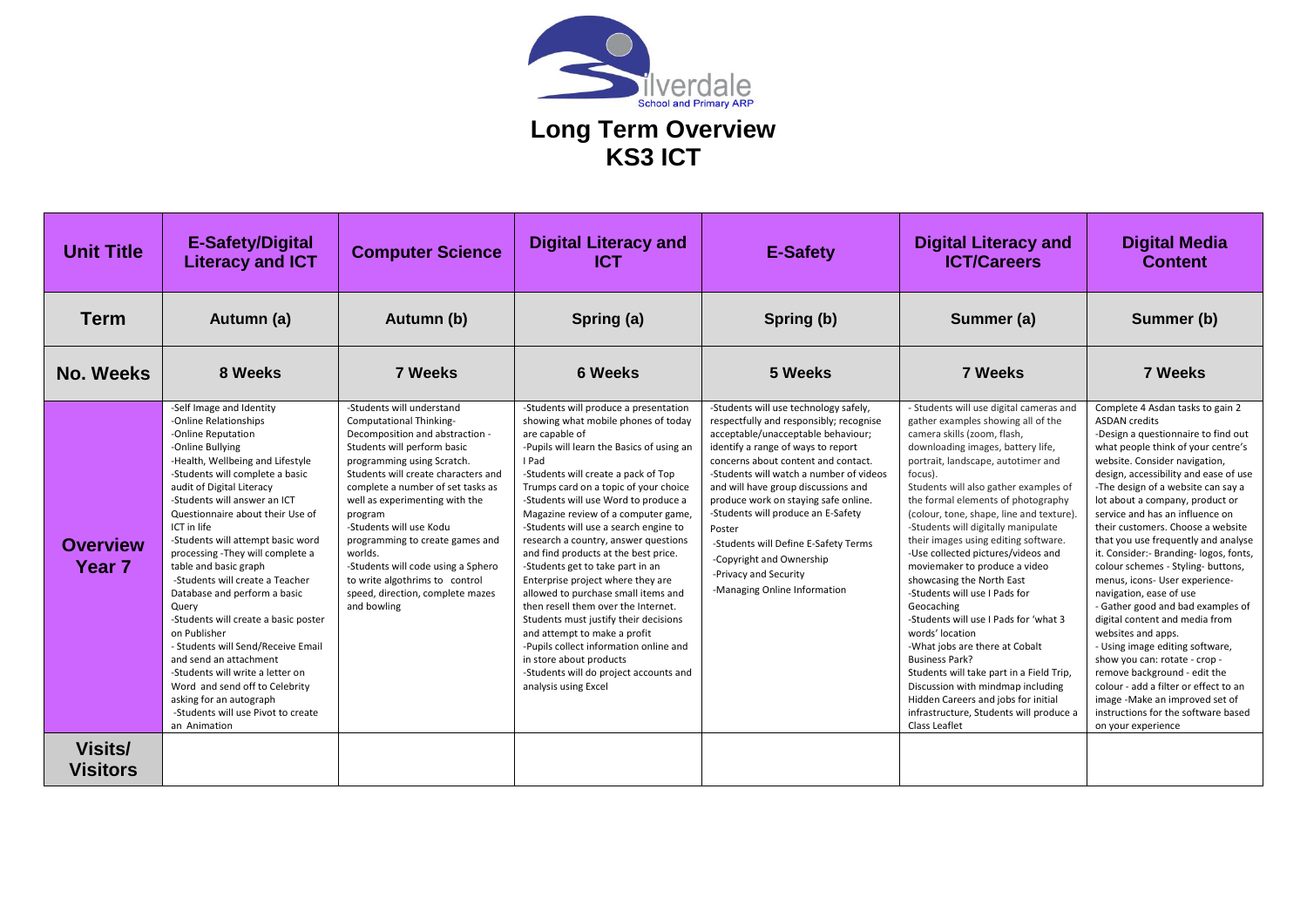

## **Long Term Overview KS3 ICT**

| <b>Unit Title</b>                    | <b>Digital Literacy and</b><br><b>ICT</b>                                                                                                                                                                                                                                                                                                                                                                                                                                                                                                                                                                                                                                                                                                                                                                                                                                                  | <b>Computer Science</b>                                                                                                                                                                                                                                                                                                                                                                                          | <b>Computer</b><br><b>Science/Digital</b><br><b>Manipulation</b>                                                                                                                                                                                                                                                                                                                                                                                                                                                                                                                                                             | <b>E-Safety</b>                                                                                                                                                                                                                                                                                                                                                                                                                                                                                                                                                                                                                                                                                                                                                                                                                                                                                                                                                | <b>Website/Careers</b>                                                                                                                                                                                                                                                                                                                                                                                                                                                                                                                                                                                                                                                                                                                                                                                                                                                     | <b>Infrastructure</b>                                                                                                                                                                                                                                                                                                                                                                                                                                                                                                                                                                                                                                                                                                                                                                                           |
|--------------------------------------|--------------------------------------------------------------------------------------------------------------------------------------------------------------------------------------------------------------------------------------------------------------------------------------------------------------------------------------------------------------------------------------------------------------------------------------------------------------------------------------------------------------------------------------------------------------------------------------------------------------------------------------------------------------------------------------------------------------------------------------------------------------------------------------------------------------------------------------------------------------------------------------------|------------------------------------------------------------------------------------------------------------------------------------------------------------------------------------------------------------------------------------------------------------------------------------------------------------------------------------------------------------------------------------------------------------------|------------------------------------------------------------------------------------------------------------------------------------------------------------------------------------------------------------------------------------------------------------------------------------------------------------------------------------------------------------------------------------------------------------------------------------------------------------------------------------------------------------------------------------------------------------------------------------------------------------------------------|----------------------------------------------------------------------------------------------------------------------------------------------------------------------------------------------------------------------------------------------------------------------------------------------------------------------------------------------------------------------------------------------------------------------------------------------------------------------------------------------------------------------------------------------------------------------------------------------------------------------------------------------------------------------------------------------------------------------------------------------------------------------------------------------------------------------------------------------------------------------------------------------------------------------------------------------------------------|----------------------------------------------------------------------------------------------------------------------------------------------------------------------------------------------------------------------------------------------------------------------------------------------------------------------------------------------------------------------------------------------------------------------------------------------------------------------------------------------------------------------------------------------------------------------------------------------------------------------------------------------------------------------------------------------------------------------------------------------------------------------------------------------------------------------------------------------------------------------------|-----------------------------------------------------------------------------------------------------------------------------------------------------------------------------------------------------------------------------------------------------------------------------------------------------------------------------------------------------------------------------------------------------------------------------------------------------------------------------------------------------------------------------------------------------------------------------------------------------------------------------------------------------------------------------------------------------------------------------------------------------------------------------------------------------------------|
| <b>Term</b>                          | Autumn (a)                                                                                                                                                                                                                                                                                                                                                                                                                                                                                                                                                                                                                                                                                                                                                                                                                                                                                 | Autumn (b)                                                                                                                                                                                                                                                                                                                                                                                                       | Spring (a)                                                                                                                                                                                                                                                                                                                                                                                                                                                                                                                                                                                                                   | Spring (b)                                                                                                                                                                                                                                                                                                                                                                                                                                                                                                                                                                                                                                                                                                                                                                                                                                                                                                                                                     | Summer (a)                                                                                                                                                                                                                                                                                                                                                                                                                                                                                                                                                                                                                                                                                                                                                                                                                                                                 | Summer (b)                                                                                                                                                                                                                                                                                                                                                                                                                                                                                                                                                                                                                                                                                                                                                                                                      |
| <b>No. Weeks</b>                     | 8 Weeks                                                                                                                                                                                                                                                                                                                                                                                                                                                                                                                                                                                                                                                                                                                                                                                                                                                                                    | 7 Weeks                                                                                                                                                                                                                                                                                                                                                                                                          | <b>6 Weeks</b>                                                                                                                                                                                                                                                                                                                                                                                                                                                                                                                                                                                                               | 5 Weeks                                                                                                                                                                                                                                                                                                                                                                                                                                                                                                                                                                                                                                                                                                                                                                                                                                                                                                                                                        | <b>7 Weeks</b>                                                                                                                                                                                                                                                                                                                                                                                                                                                                                                                                                                                                                                                                                                                                                                                                                                                             | 7 Weeks                                                                                                                                                                                                                                                                                                                                                                                                                                                                                                                                                                                                                                                                                                                                                                                                         |
| <b>Overview</b><br>Year <sub>8</sub> | -Students will produce a<br>presentation showing what they<br>have found out about 9/11<br>-Students will produce a Keep Calm<br>poster replicating the corporate<br>style<br>-Students will use shapes to create<br>a poppy for remembrance day<br>-Students will produce a table and<br>line graph showing their guesses of<br>how long 10 seconds is.<br>-Students will produce a column<br>chart showing box office takings of<br>e.g. Harry Potter films with each<br>film's poster filling the columns<br>-Students will use Publisher to<br>produce a Calendar for the next<br>year with a theme and important<br>dates<br>-Students will use Publisher to<br>produce their own Monopoly<br>-Students will plan and design a Red<br>Nose using Draw Plus<br>-Students will set questions about<br>their interests and put survey onto<br>SurveyMonkey. Results will be<br>analysed. | -Students will create games using<br>Scratch and more complex<br>animations<br>-Students will use Apple's<br>programming language on the App<br>Swiftworks to complete challenges<br>and input commands<br>typed/selected to control the<br>character and progress through<br>increasingly complex levels.<br>-Students will create a more<br>complex game on Kodu. Using a lot<br>more programming and options. | Students will use MSW Logo to<br>program and control the turtle to do a<br>variety of tasks.<br>-Basic Shapes - Write initals<br>-Write Numbers -Draw a house<br>-Complicated repeat shapes<br>Students will use Hour of Coding<br>website to work on coding games<br>-Students will use a variety of<br>software to digitally manipulate<br>pictures, they have taken or found<br>online.<br>-Students will scan a picture you have<br>drawn and then colour in using Serif<br>Draw<br>-Students will use Draw Plus to<br>change popular logos<br>-Students will use Draw Plus to<br>replicate/design own version of a logo | Students will use technology safely,<br>respectfully and responsibly; recognise<br>acceptable/unacceptable behaviour;<br>identify a range of ways to report<br>concerns about content and contact.<br>-Students will watch e-safety videos and<br>produce a PowerPoint answering what<br>vou would do in certain situations where<br>you are at risk online.<br>-Students will produce work looking at<br>staying safe on Social Media<br>-Students will learn how to create a<br>Secure Passwords<br>-Students will look at examples of Cyber<br>Crime<br>-Students will gain an understanding of<br>Networks-Wired and Wireless, Topology<br>-Produce a movie on Moviemaker.<br>Discussion in class about topic. This<br>could be a film about the school or<br>staying safe online. We have produced<br>Film trailers, animations and gone to<br>News events or fairgrounds. Edit<br>together with a soundtrack and titles,<br>animations, transitions etc. | Students will create websites on Serif<br>Webplus.<br>-Students will identify parts of<br>website: URL, Logo, Navigation Bar,<br>Hyperlink, Hotspot, Image, Text<br>-Students will plan a Website<br>-Create Own Website<br>-Creating Webpages<br>-Create Navigation Bars<br>-Adding Logo/Corporate Style<br>-Add Text -Add Pictures<br>-Hyperlink Text -Add Hotspot<br>-Flash Galleries -Add Forms<br>-Drop Down Menus<br>-Add Radio Buttons<br>-Students will look at jobs they can do<br>within the IT industry and how IT is<br>used in different jobs outside of the IT<br>industry. What skills are needed in<br>different IT jobs.<br>-Students will Identify own skills and<br>how they can be used in a job.<br>-Students will look at 9 different jobs<br>and how IT is used in the job- hacker<br>network designer, games designer,<br>programmer, data analyst | Complete 4 Asdan tasks to gain 2<br>ASDAN credits towards their COPE<br>L1/L2<br>-Create a Basic Manual explaining<br>the main components of a PC<br>-Research the different types of<br>storage device you would<br>recommend, and why, for the<br>following: - a gamer - a systems<br>administrator - a small business<br>looking to move a 10GB file<br>between two computers<br>-Passwords are an important part<br>of network security. Research good<br>password policies and create a<br>poster explaining how to choose<br>and maintain good passwords.<br>-Examine the different risks faced<br>by individuals and companies from<br>component failure. Include<br>examples of real-world mistakes<br>resulting from poor backups<br>practices.<br>with reference to the hierarchy of<br>risk control. |
| <b>Visits/</b><br><b>Visitors</b>    |                                                                                                                                                                                                                                                                                                                                                                                                                                                                                                                                                                                                                                                                                                                                                                                                                                                                                            |                                                                                                                                                                                                                                                                                                                                                                                                                  |                                                                                                                                                                                                                                                                                                                                                                                                                                                                                                                                                                                                                              |                                                                                                                                                                                                                                                                                                                                                                                                                                                                                                                                                                                                                                                                                                                                                                                                                                                                                                                                                                |                                                                                                                                                                                                                                                                                                                                                                                                                                                                                                                                                                                                                                                                                                                                                                                                                                                                            |                                                                                                                                                                                                                                                                                                                                                                                                                                                                                                                                                                                                                                                                                                                                                                                                                 |